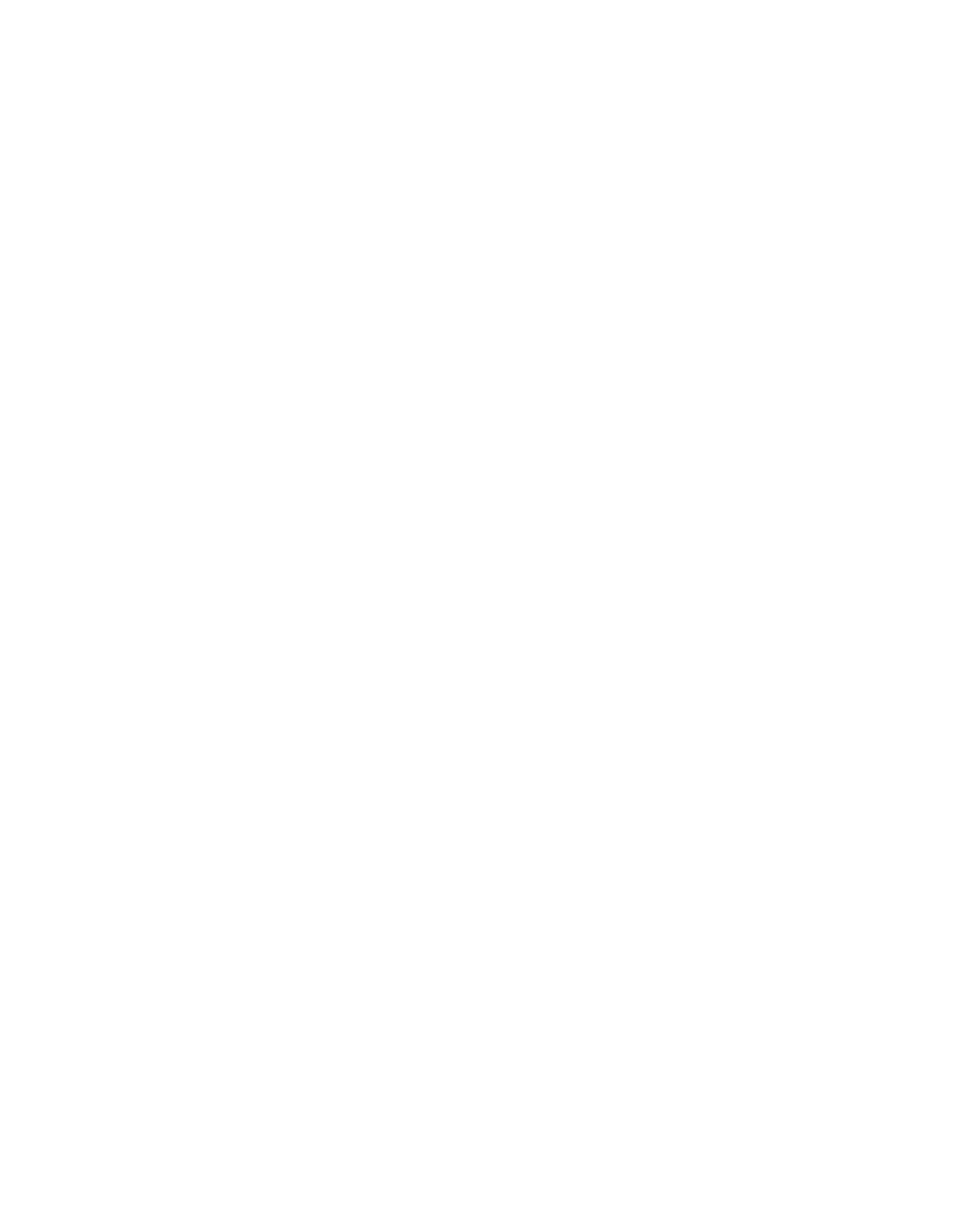## What is a literacy centre?

A literacy centre is an area of the classroom where a small group of students can do a set activity to practise literacy skills. Literacy centres allow teachers to work with small groups of students in guided reading and guided writing sessions. While teachers are working with these students, the rest of the students can work on independent or smallgroup activities at literacy centres set up around the classroom. The activities allow students to practise a variety of literacy skills on a regular basis. Literacy centres provide meaningful, interesting, and appropriately challenging literacy activities that promote the active engagement of all students in literacy learning.

Before students begin working at a literacy centre, teachers need to provide them with direct instruction about how to use the centre. Students should not be expected to work on new skills at the centre. For example, if students are expected to do a sorting activity at a literacy centre, they should have been taught previously, in a whole-class or small-group lesson, how to do sorting activities.

## About this literacy centre

The four activities at this temporary literacy centre are connected to the video **Δε<sup>οσυ</sup>σ ᑭᐱᙳᖅᑰᔨᕐᑲᑦᑕᖅᑐᖓ** (Sometimes I Feel Lonely) . Each time students begin an activity at this centre, they should first watch the video for the activity they will work on. Students will watch the video **four times** because they will be completing **four activities** related to this video.

These activities will help students practise comprehension skills, build vocabulary, and review healthy living messages.

Students should complete one activity each time they visit this literacy centre. Since there are **four activities** at this literacy centre, this centre is designed for each student to visit at least **four times**. If students do not finish the activity at the literacy centre on their first visit, they can complete it the next time they return to the literacy centre.

The reproducible pages for each of the four activities are to be photocopied as one booklet for each student.

Have students write their name on the cover when they first get their booklet.

Having the reproducible pages together in one booklet will allow students to easily refer to previous activities they have completed for the same video.

The accompanying activities included in this literacy centre are:

- **ᐃᒃᐱᓐᓂᐊᔾᔪᑏᑦ** (Emotion Words)
- **قص∆⊂<sup>ъ</sup>ხ≏σר (What Could** Happen Next?)
- **▷σʰbˤbʰbªσˤσˤ**ʰ (Story Retell)
- **ᑭᐱᖖᒍᔪᖅ** (Feeling Lonely)

## TEACHING TIP

The video **ᐃᓛᓐᓂᒃᑯᑦ**  *Ⴒ*᠕ᡨႸᢎႻპႽႦ<sup>ჺ</sup>ႠႪჂ*ჼႱ* 

(Sometimes I Feel Lonely) can be found on the **Inuktut Titiqqiriniq media USB drive**. You will need one tablet or computer for each group of students to watch the video on. Or, you can share the tablet or computer with multiple groups of students depending on the resources you have in you classroom.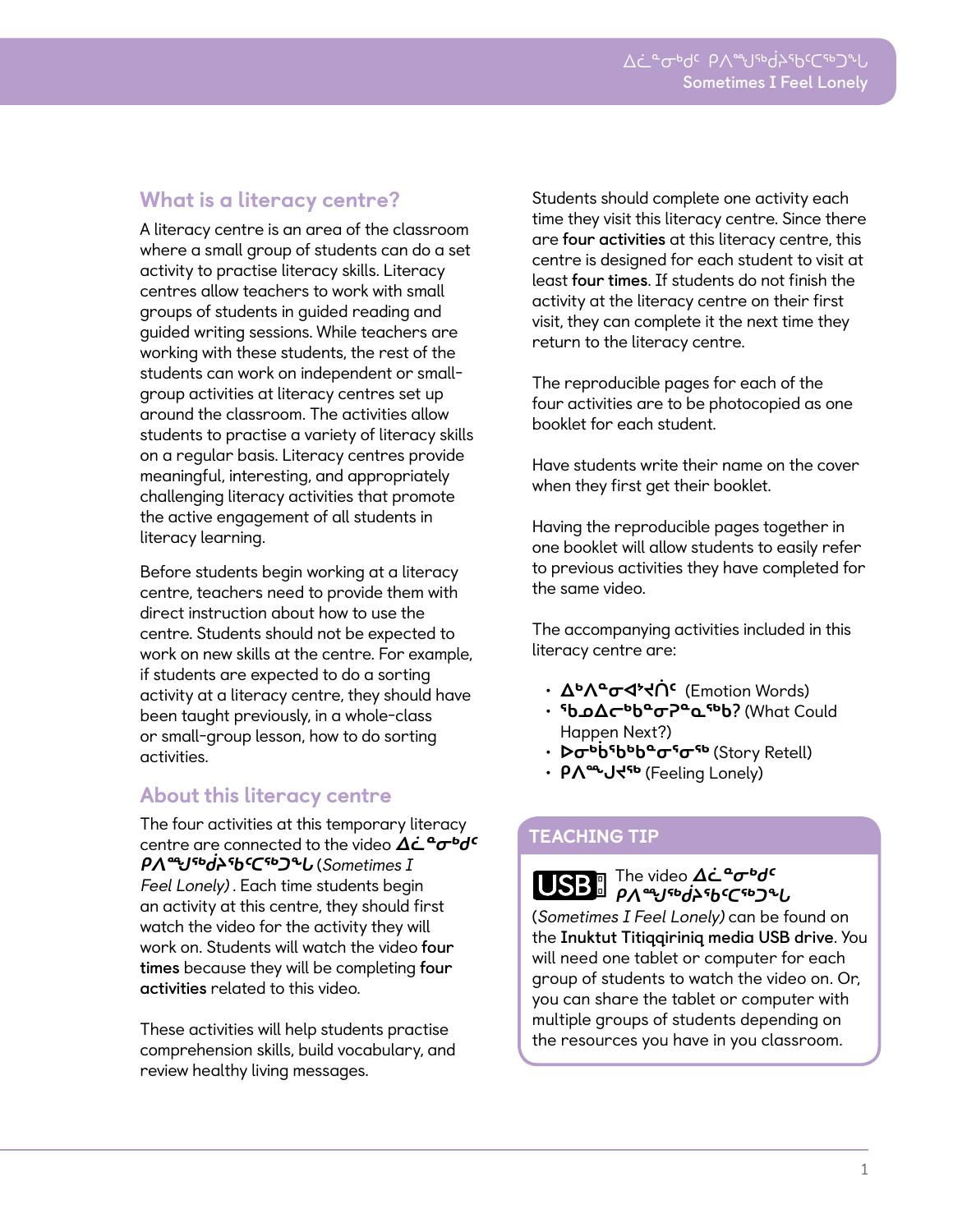## Preparing for the literacy centre

The video at this centre covers the topic of emotions, specifically the emotion of loneliness. You may wish to watch the video together as a whole class before having students complete the literacy centre activities independently. This will allow you to introduce the topic in a guided way, so students feel comfortable working with this topic independently at literacy centres.

Before watching the video as a class, you can do the following:

- **•** Briefly describe to students what the video is about.
- **•** Have students share what they already know about the topic and what they would like to learn about the topic.
- **•** Have students make predictions about what might happen in the video.

Before dividing students into groups, explain each activity in this package. You can follow the steps that are included in this package and give students a chance to ask questions if they do not understand the steps.

## TEACHING TIP

Use the tracking sheet included at the end of this package to keep track of which students have visited and completed each activities at this literacy centre.

After watching the video as a class, you can ask students to discuss the following questions:

- **•** What happened in the video?
- **•** How did the characters in the video behave? How did they feel? Why?
- **•** What lessons can we learn from the video?
- **•** Did you hear any new words you had not heard before in the video?
- **•** Did you like the video? Why or why not?
- **•** Did the video remind you of any experiences you have had, other videos you have watched, or books you have read?

## After the literacy centre

After students have completed the literacy centre activities, you may wish to again discuss the topic with the whole class to allow students to talk about the literacy skills they practised and what they learned about emotions.

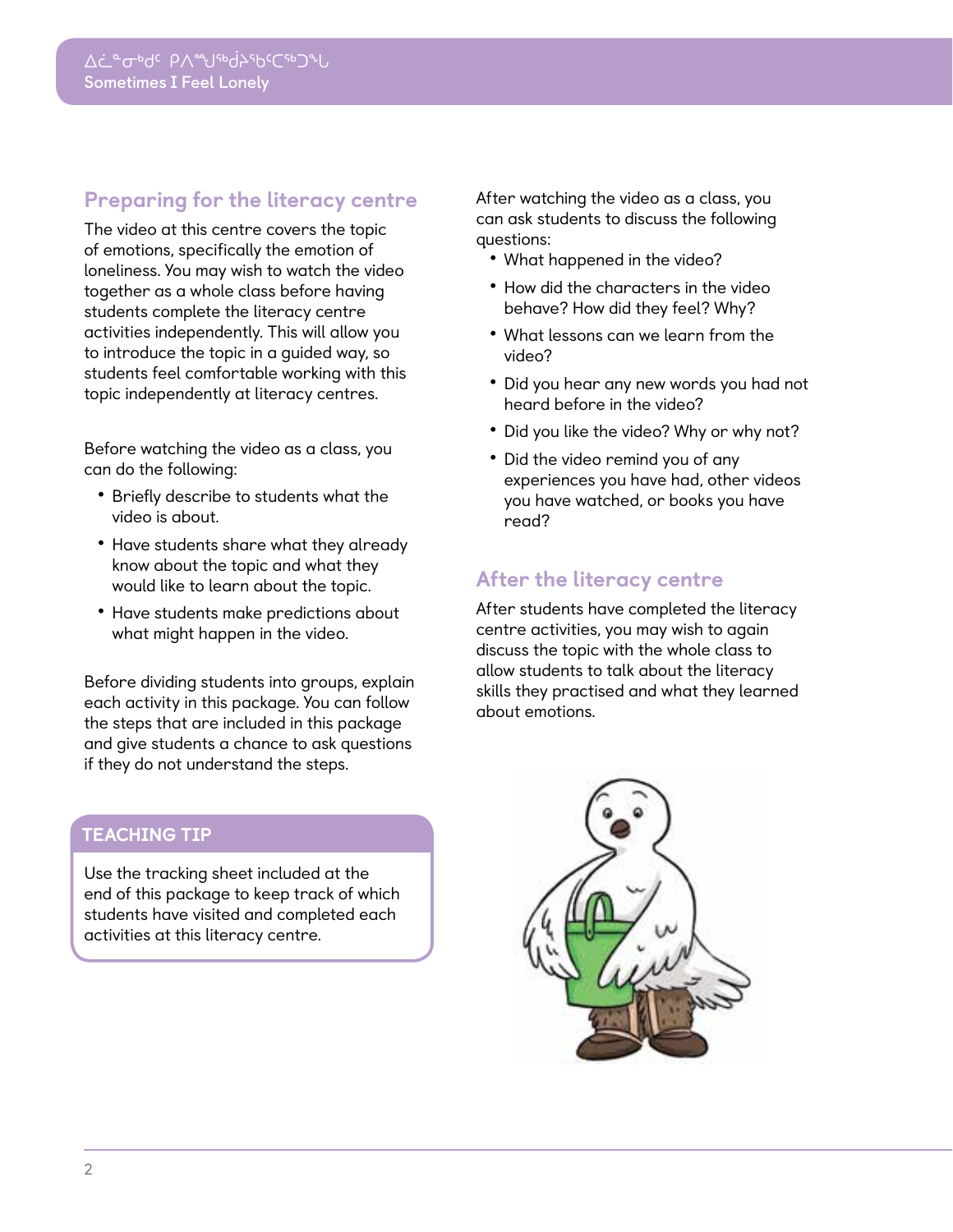# **ᐃᓛᓐᓂᒃᑯᑦ ᑭᐱᙳᖅᑰᔨᕐᑲᑦᑕᖅᑐᖓ** Sometimes I Feel Lonely

## Purpose

Students respond to the video Δ**¿<sup>a</sup>σ<sup>ь</sup>d<sup>c</sup> ᑭᐱᙳᖅᑰᔨᕐᑲᑦᑕᖅᑐᖓ** (Sometimes I Feel Lonely) in order to review vocabulary used to identify emotions. They will also think about how we experience emotions in our bodies, and learn how to cope with emotions in a positive way.

## Materials

- Video: **∆**¿ª Ժታውር የለ የህናቃታት የርናቀጋಒ (Sometimes I Feel Lonely)
- **•** Tablet or computer
- **•** Pencils and colouring utensils
- **•** Reproducibles booklet (one per student):
	- ⊙ **Δ<sup>ь</sup>Λ°σ⊲'≺**∩<sup>c</sup> (Emotion Words)
	- ა **<sup>ა</sup>ხഛ∆⊂°ხ°⊄იმადია?** (What Could Happen Next?)
	- $\circ$  **Σσ<sup>υ</sup>b<sup>5</sup>b<sup>b</sup><sup>e</sup>σ<sup>5</sup>σ<sup>5</sup><sup>b</sup> (Story Retell)**

## TEACHING TIP

Show students how to check off each activity on the cover page of their booklet as they complete the activity.



- **VPV+0-di-Yuc**
- <sup>4</sup>θ.ο <sup>ρε</sup>σ<sup>ο</sup> σ<sup>ρ</sup>ολο.σ<sup>9</sup>
- **Dasbiblion**fass

bVar 74ce

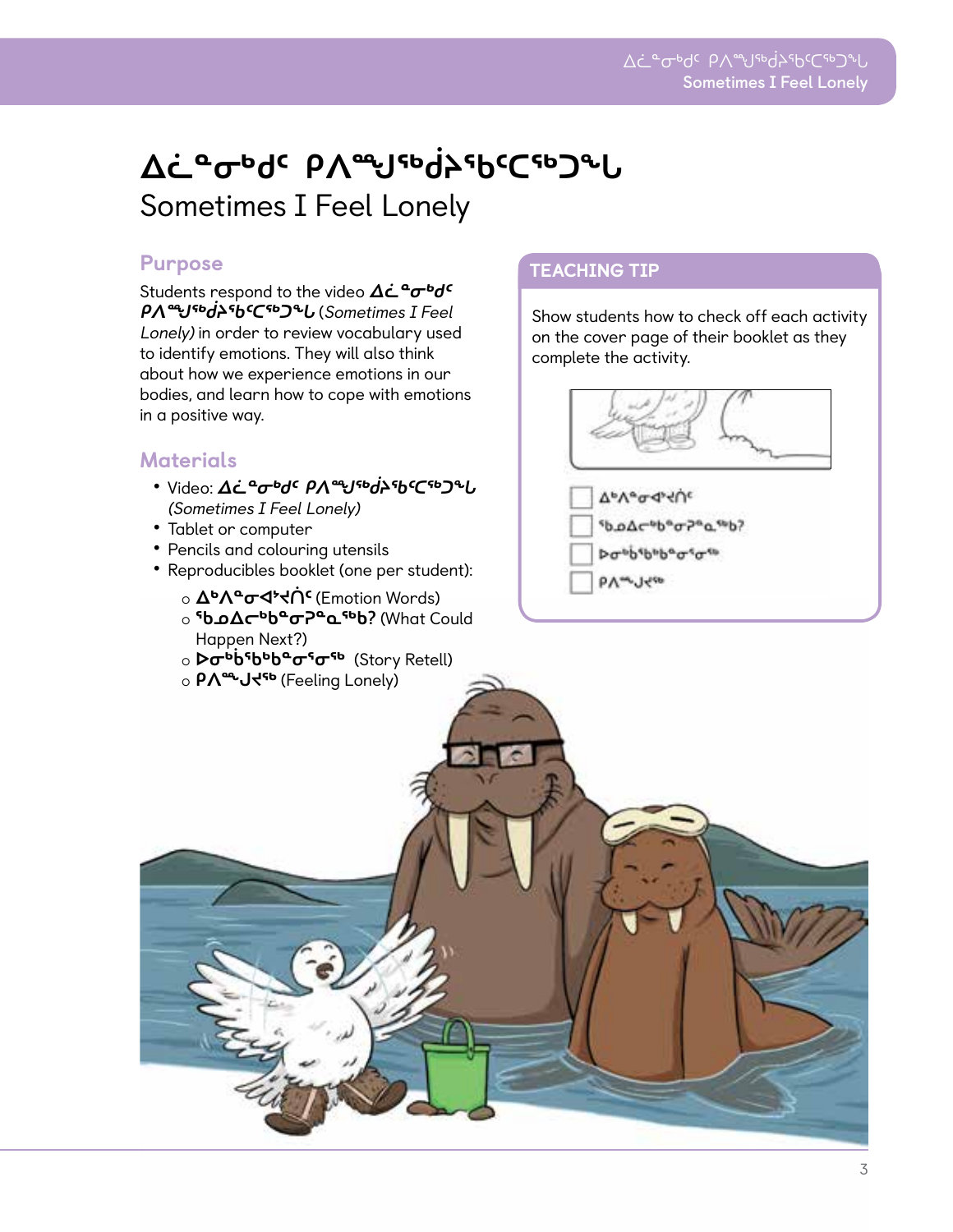## **Instructions**

Students can complete these activities in any order. You can read these instructions to students before they begin working on the activities.

## **ᐃᒃᐱᓐᓂᐊᔾᔪᑏᑦ (Emotion Words)**

drawing and writing

- 1. Watch the video  $\Delta\dot{\mathsf{L}}^{\mathsf{e}}\sigma^{\mathsf{b}}d^{\mathsf{c}}$ **ᑭᐱᙳᖅᑰᔨᕐᑲᑦᑕᖅᑐᖓ** (Sometimes I Feel Lonely) on the tablet or computer.
- 2. On the **Δ<sup>ь</sup>Λ<sup>е</sup>σ⊲<sup>3</sup>τή<sup>ς</sup> (Emotion Words)** worksheet, copy the emotion words at the top of the page onto the lines below.
- 3. Draw a picture of the character Aqi feeling the emotion beside each emotion word.
- 4. Write a sentence using one of the emotion words.
- 5. Colour in your pictures.

## **ᖃᓄᐃᓕᒃᑲᓐᓂᕈᓐᓇᖅᑲ? (What Could Happen Next?)**

drawing and writing

- 1. Watch the video  $\Delta\dot{\mathsf{L}}^{\mathsf{a}}\sigma^{\mathsf{b}}d^{\mathsf{c}}$ **ᑭᐱᙳᖅᑰᔨᕐᑲᑦᑕᖅᑐᖓ** (Sometimes I Feel Lonely) on the tablet or computer.
- 2. On the **ᖃᓄᐃᓕᒃᑲᓐᓂᕈᓐᓇᖅᑲ?** (What Could Happen Next?) worksheet, draw a picture to show what could happen next if the video  $\Delta\dot{\mathsf{L}}^{\mathsf{a}}\sigma^{\mathsf{b}}d^{\mathsf{c}}$ **ᑭᐱᙳᖅᑰᔨᕐᑲᑦᑕᖅᑐᖓ** (Sometimes I Feel Lonely) continued.
- 3. Write a sentence to describe what is happening in your picture.
- 4. Colour in your picture.

## **ᐅᓂᒃᑳᖃᒃᑲᓐᓂᕐᓂᖅ (Story Retell)**

drawing and writing

- 1. Watch the video  $\Delta\dot{\mathsf{L}}^{\mathsf{a}}\sigma^{\mathsf{b}}d^{\mathsf{c}}$ **ᑭᐱᙳᖅᑰᔨᕐᑲᑦᑕᖅᑐᖓ** (Sometimes I Feel Lonely) on the tablet or computer.
- 2. On the **Da<sup>b</sup>b<sup>6</sup>bb<sup>e</sup>a<sup>s</sup>a<sup>sb</sup> (Story Retell)** worksheet, draw a picture in each box to show what happened at the beginning, in the middle, and at the end of the story.
- 3. Write a sentence to describe something important that happened in the story.
- 4. Colour in your pictures.

## **ᑭᐱᖖᒍᔪᖅ (Feeling Lonely)**

drawing and writing

- 1. Watch the video  $\Delta\dot{\mathsf{L}}^{\mathsf{a}}\sigma^{\mathsf{b}}d^{\mathsf{c}}$ **ᑭᐱᙳᖅᑰᔨᕐᑲᑦᑕᖅᑐᖓ** (Sometimes I Feel Lonely) on the tablet or computer.
- 2. On the **P∧<sup>⊕</sup>J√<sup>sb</sup>** (Feeling Lonely) worksheet, draw a picture of an activity you can do when you feel lonely. Write a sentence to describe the picture.
- 3. Draw a picture of something you can do to help someone else who feels lonely. Write a sentence to describe your picture.
- 4. Colour in your pictures.

## TEACHING TIP

If students finish an activity early, they can colour in the cover of their booklet.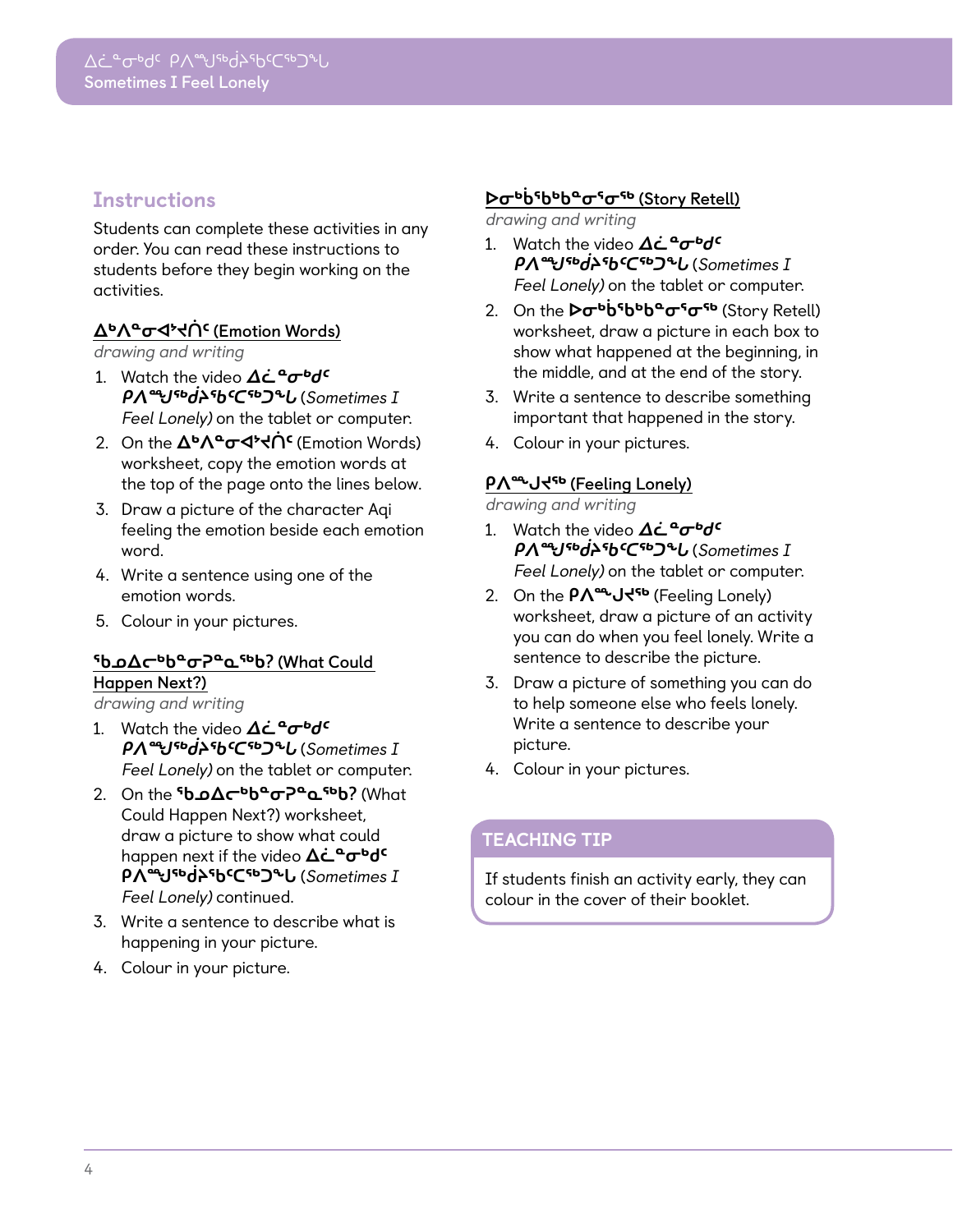| <b>Tracking Sheet for Teachers</b><br><b>Δ</b> έ <sup>α</sup> συσ <sup>ι</sup> ΡΛευτυάλης του τ<br>$\mid \mathit{Nr}_{\mathit{Qq}}_{\mathit{Cov}_{\mathit{ld}}\mathit{H}_{\mathit{Qp}_{\mathit{Qp}_{\mathit{m}}}}^{\mathit{Nq}_{\mathit{q}_{\mathit{R}}}}}\mid \mathit{Nr}_{\mathit{Qp}_{\mathit{q}_{\mathit{R}}^{\mathit{N}_{\mathit{r}}}}^{\mathit{Nq}_{\mathit{q}_{\mathit{R}}^{\mathit{N}_{\mathit{r}}}}}}$<br>I bodragona Reign<br>(SOMETIMES I FEEL LONELY)<br><b>Acroisbute</b><br>(Emotion Words)<br>(Feeling Lonely)<br><b>Asian Branch</b><br><b>PARATIVES</b><br><b>Student Names</b> |  |  |  |  |  |
|--------------------------------------------------------------------------------------------------------------------------------------------------------------------------------------------------------------------------------------------------------------------------------------------------------------------------------------------------------------------------------------------------------------------------------------------------------------------------------------------------------------------------------------------------------------------------------------------------|--|--|--|--|--|
|                                                                                                                                                                                                                                                                                                                                                                                                                                                                                                                                                                                                  |  |  |  |  |  |
|                                                                                                                                                                                                                                                                                                                                                                                                                                                                                                                                                                                                  |  |  |  |  |  |
|                                                                                                                                                                                                                                                                                                                                                                                                                                                                                                                                                                                                  |  |  |  |  |  |
|                                                                                                                                                                                                                                                                                                                                                                                                                                                                                                                                                                                                  |  |  |  |  |  |
|                                                                                                                                                                                                                                                                                                                                                                                                                                                                                                                                                                                                  |  |  |  |  |  |
|                                                                                                                                                                                                                                                                                                                                                                                                                                                                                                                                                                                                  |  |  |  |  |  |
|                                                                                                                                                                                                                                                                                                                                                                                                                                                                                                                                                                                                  |  |  |  |  |  |
|                                                                                                                                                                                                                                                                                                                                                                                                                                                                                                                                                                                                  |  |  |  |  |  |
|                                                                                                                                                                                                                                                                                                                                                                                                                                                                                                                                                                                                  |  |  |  |  |  |
|                                                                                                                                                                                                                                                                                                                                                                                                                                                                                                                                                                                                  |  |  |  |  |  |
|                                                                                                                                                                                                                                                                                                                                                                                                                                                                                                                                                                                                  |  |  |  |  |  |
|                                                                                                                                                                                                                                                                                                                                                                                                                                                                                                                                                                                                  |  |  |  |  |  |
|                                                                                                                                                                                                                                                                                                                                                                                                                                                                                                                                                                                                  |  |  |  |  |  |
|                                                                                                                                                                                                                                                                                                                                                                                                                                                                                                                                                                                                  |  |  |  |  |  |
|                                                                                                                                                                                                                                                                                                                                                                                                                                                                                                                                                                                                  |  |  |  |  |  |
|                                                                                                                                                                                                                                                                                                                                                                                                                                                                                                                                                                                                  |  |  |  |  |  |
|                                                                                                                                                                                                                                                                                                                                                                                                                                                                                                                                                                                                  |  |  |  |  |  |
|                                                                                                                                                                                                                                                                                                                                                                                                                                                                                                                                                                                                  |  |  |  |  |  |
|                                                                                                                                                                                                                                                                                                                                                                                                                                                                                                                                                                                                  |  |  |  |  |  |
|                                                                                                                                                                                                                                                                                                                                                                                                                                                                                                                                                                                                  |  |  |  |  |  |
|                                                                                                                                                                                                                                                                                                                                                                                                                                                                                                                                                                                                  |  |  |  |  |  |
|                                                                                                                                                                                                                                                                                                                                                                                                                                                                                                                                                                                                  |  |  |  |  |  |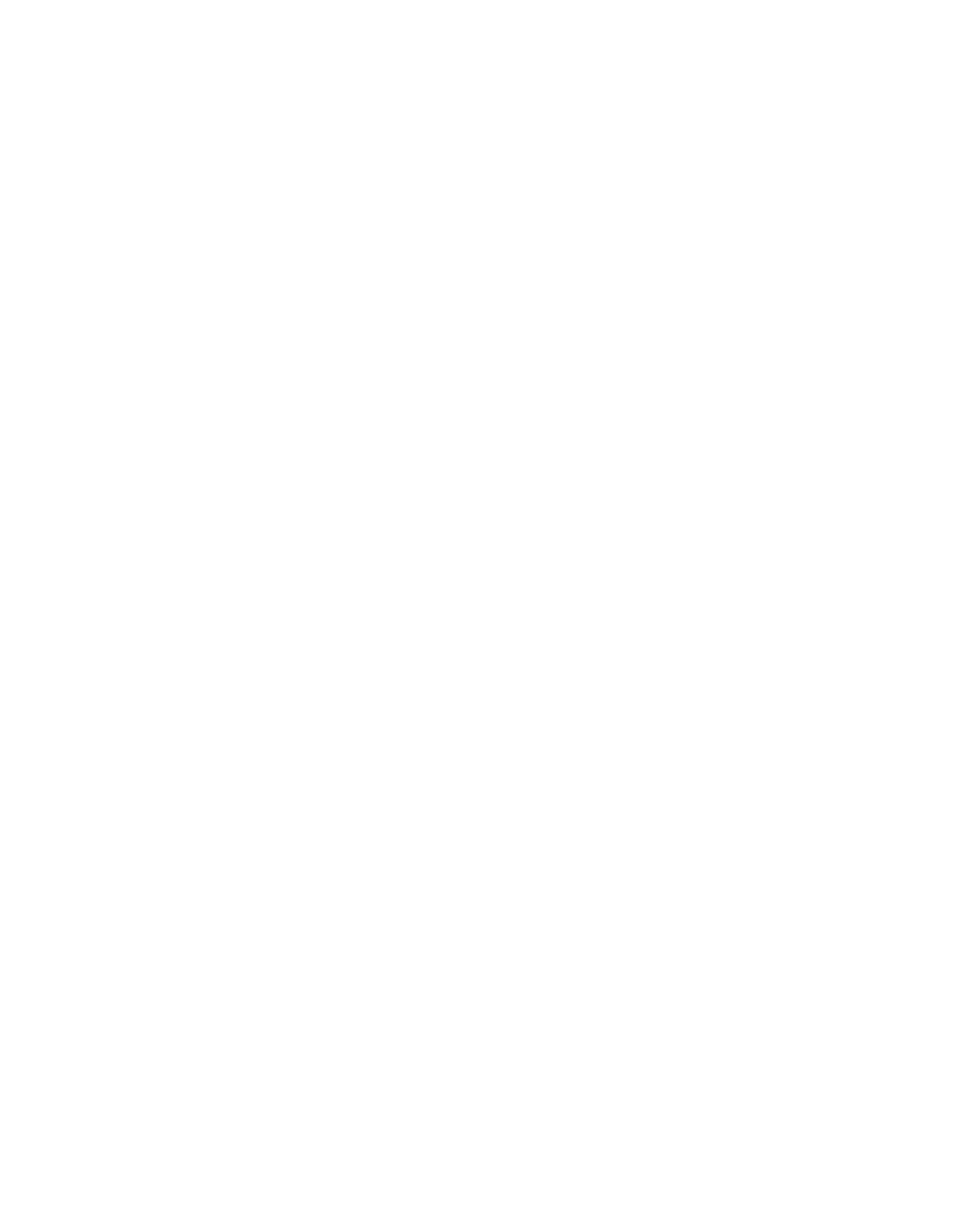



**ZC - Le L V Le Le V Le LIV L'AU**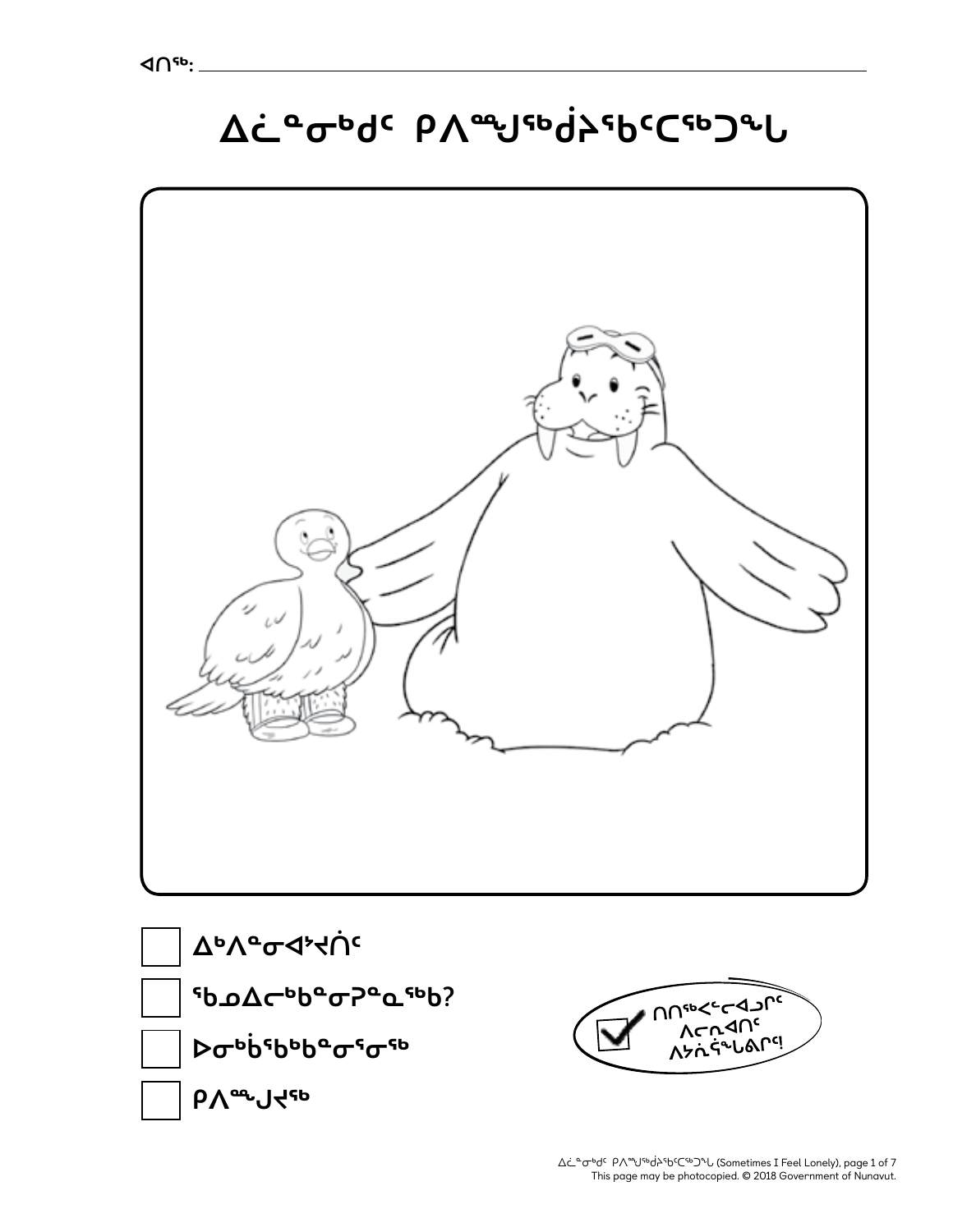**AUsp.** 

# **A**bAad>do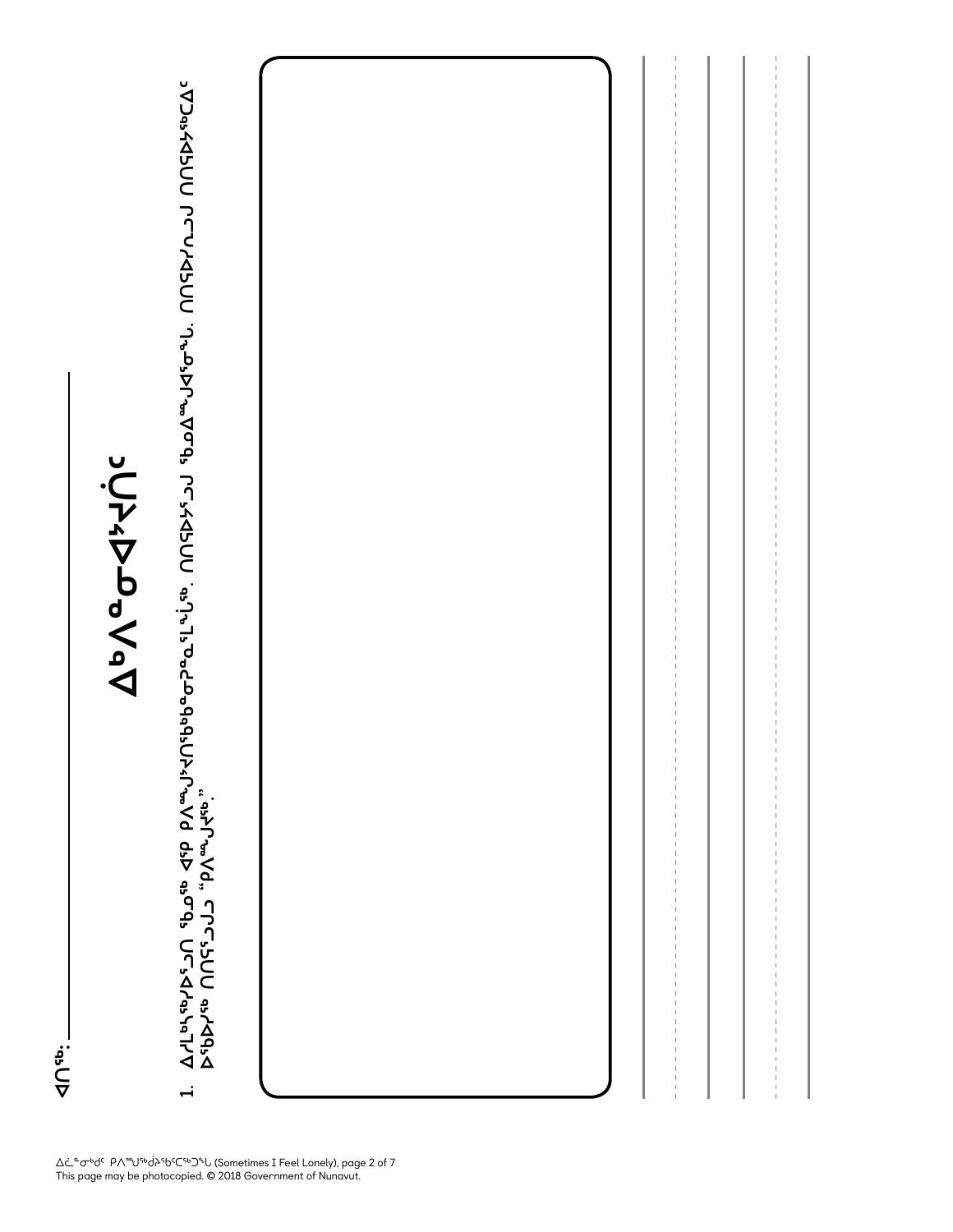

**2. ᐃᓱᒪᒃᓴᖅᓯᐅᕐᓗᑎ ᖃᓄᖅ ᐊᕿ ᖁᕕᐊᓱᓕᕈᓐᓇᕐᒪᖕᒑᖅ. ᑎᑎᕋᐅᔭᕐᓗᒍᒃ ᖃᓄᐃᖖᒍᐊᕐᓂᖕᒐ. ᑎᑎᕋᐅᓯᕆᓗᒍᒃ ᑎᑎᕋᐅᔭᖅᑕᐃᑦ ᐅᖃᐅᓯᖅ**  Δ/Lካናቀ/ÞS-ጋበ የხፊየ ፈናр የძልላ/c-P°e-L°•Նየ በበናÞኦና-ጋህ የኬፊልግላና ምህና በበናÞ/ ሲጋብ በበናኮኦየርΔና ÞየbÞ/የ<br>በበና ጋህ "የልላ ለሥጋየየ" **ᑎᑎᕋᕐᓗᒍᓗ "ᖁᕕᐊᓱᒃᑐᖅ"**  $\overline{\mathbf{N}}$ 

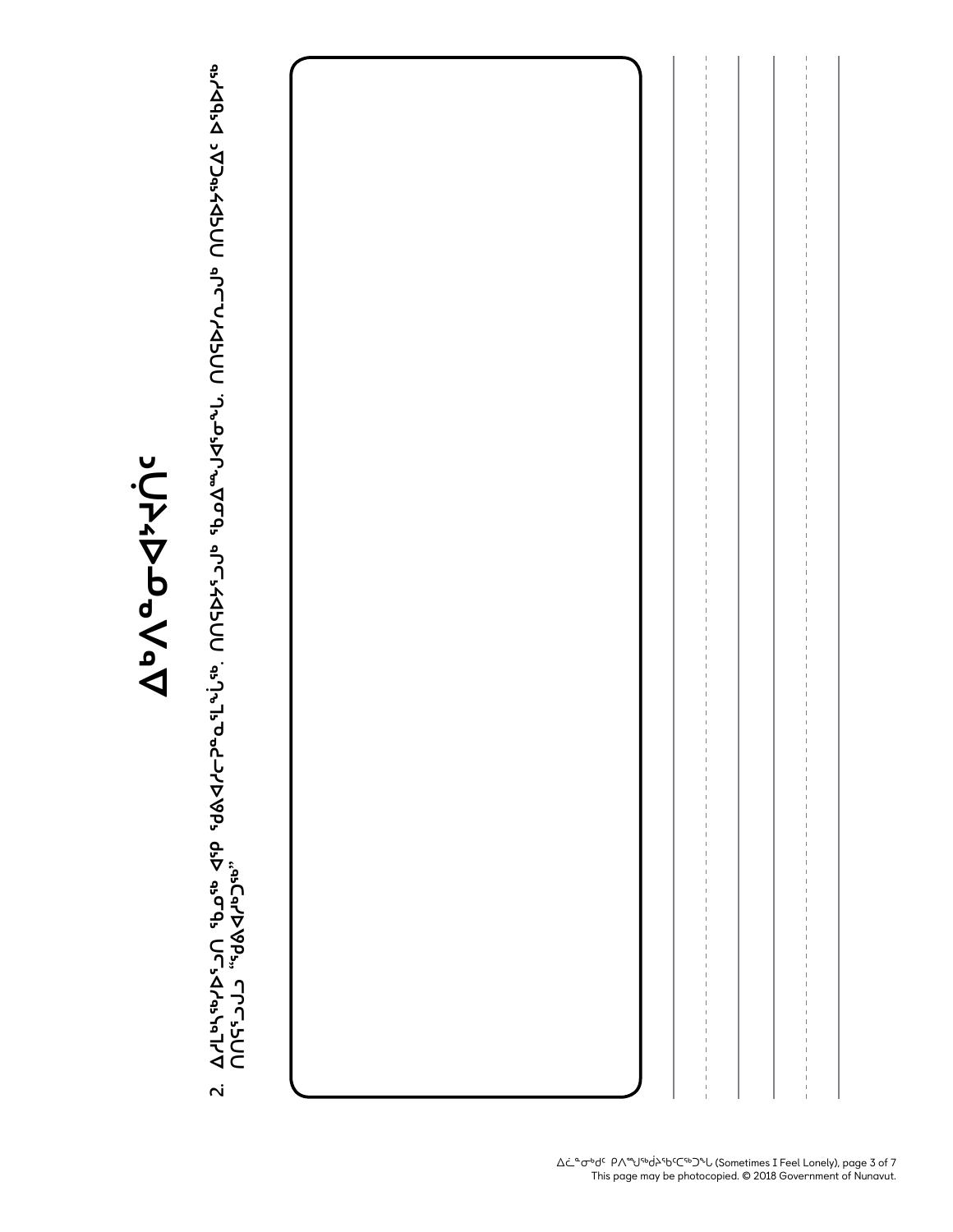# ჼ**Ხ**ഛ∆⊂ჼᲮ°<del></del>~©°°

**1. ᑎᑎᕋᐅᔭᕐᓗᑎ ᓇᓗᓇᐃᖅᓯᒪᔪᒥᒃ ᖃᓄᐃᓕᒍᓐᓇᕐᓂᖕᒐᓂᒃ ᑕᕐᕆᔭᒐᕐᒥᒃ ᐃᓛᓐᓂᒃᑯᑦ ᑭᐱᖖᒍᖂᔨᖃᑦᑕᖅᑐᖕᒐ ᑲᔪᓯᑉᐸᑦ.** 



ᐃᓛᓐᓂᒃᑯᑦ ᑭᐱᙳᖅᑰᔨᕐᑲᑦᑕᖅᑐᖓ (Sometimes I Feel Lonely), page 4 of 7 This page may be photocopied. © 2018 Government of Nunavut.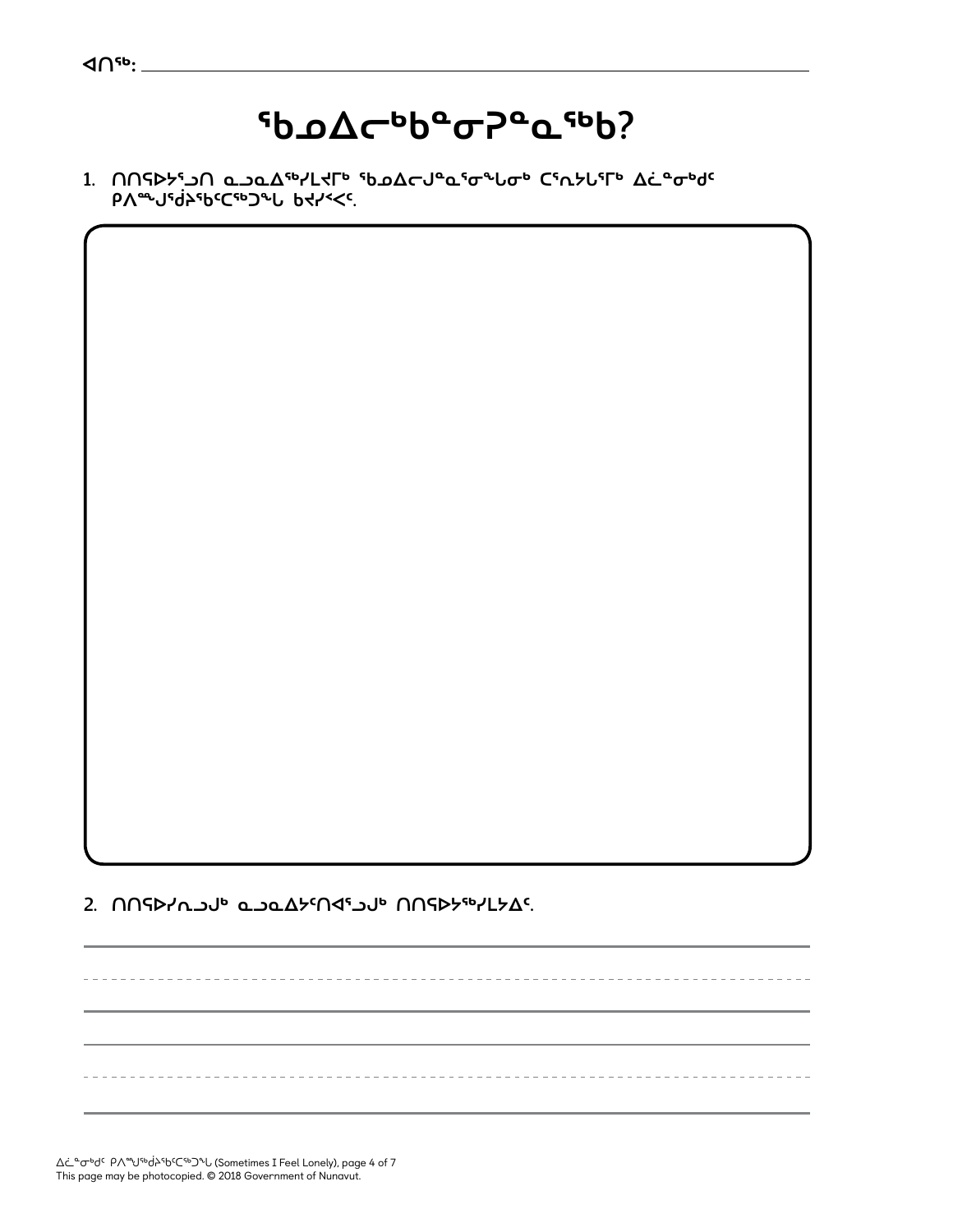# **ᐅᓂᒃᑳᖃᒃᑲᓐᓂᕐᓂᖅ**

**ᐊᑐᓂ ᑭᑉᐹᕆᑦᑐᒃᑯᑦ, ᑎᑎᕋᐅᔭᕐᕕᒋᒃᑭᑦ ᑎᑎᕋᐅᓯᕆᓗᒋᓪᓗ ᖃᓄᐃᖅᑲᐅᒻᒪᖕᒑᑕ ᐅᓂᒃᑳᕐᒥᒃ.**

**ᐱᒋᐊᕐᓂᖕᒐ**

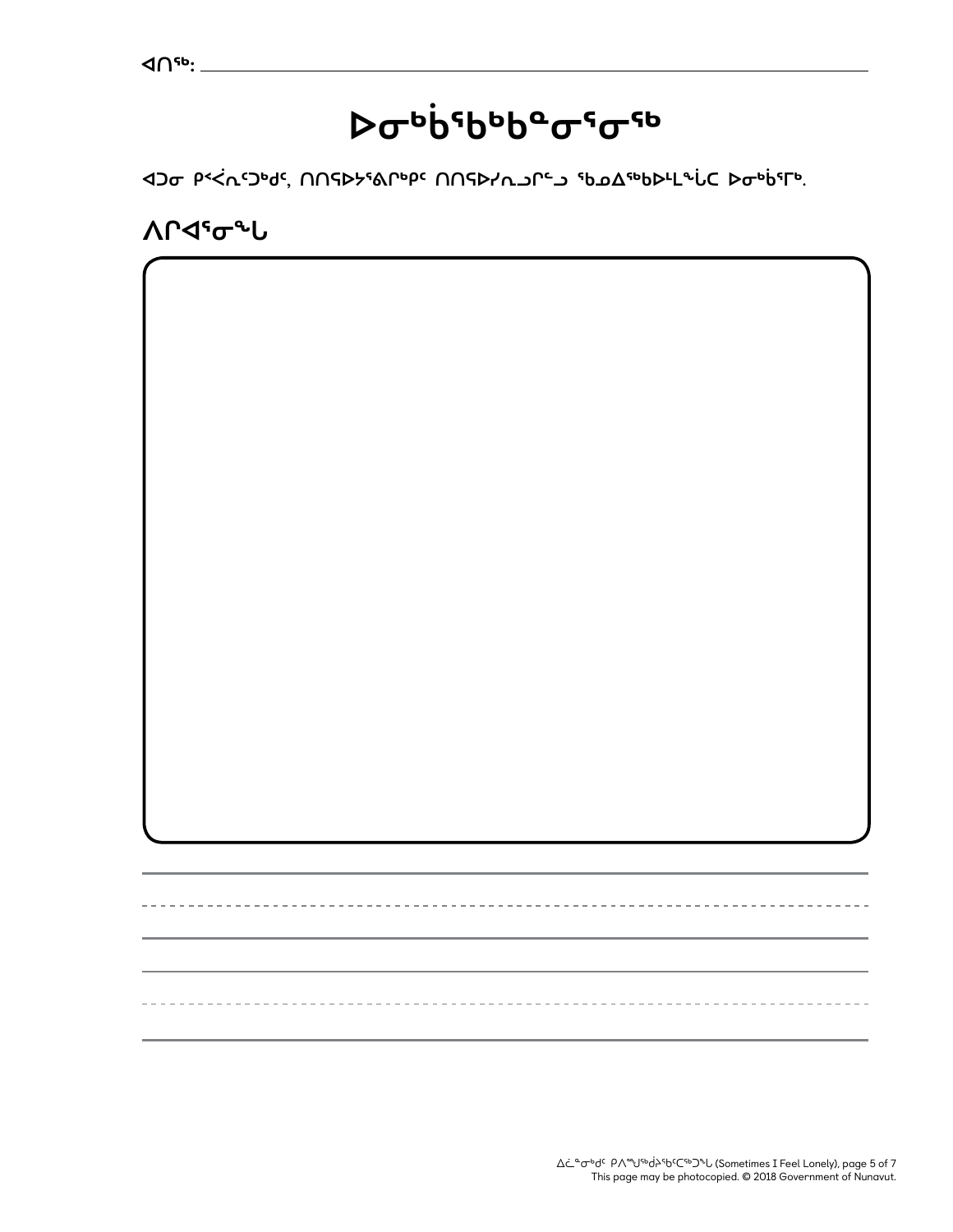# **ᐅᓂᒃᑳᖃᒃᑲᓐᓂᕐᓂᖅ**

--------------------

**ᕿᑎᖕᒐ**

## **ᐃᓱᖕᒐ**

ᐃᓛᓐᓂᒃᑯᑦ ᑭᐱᙳᖅᑰᔨᕐᑲᑦᑕᖅᑐᖓ (Sometimes I Feel Lonely), page 6 of 7 This page may be photocopied. © 2018 Government of Nunavut.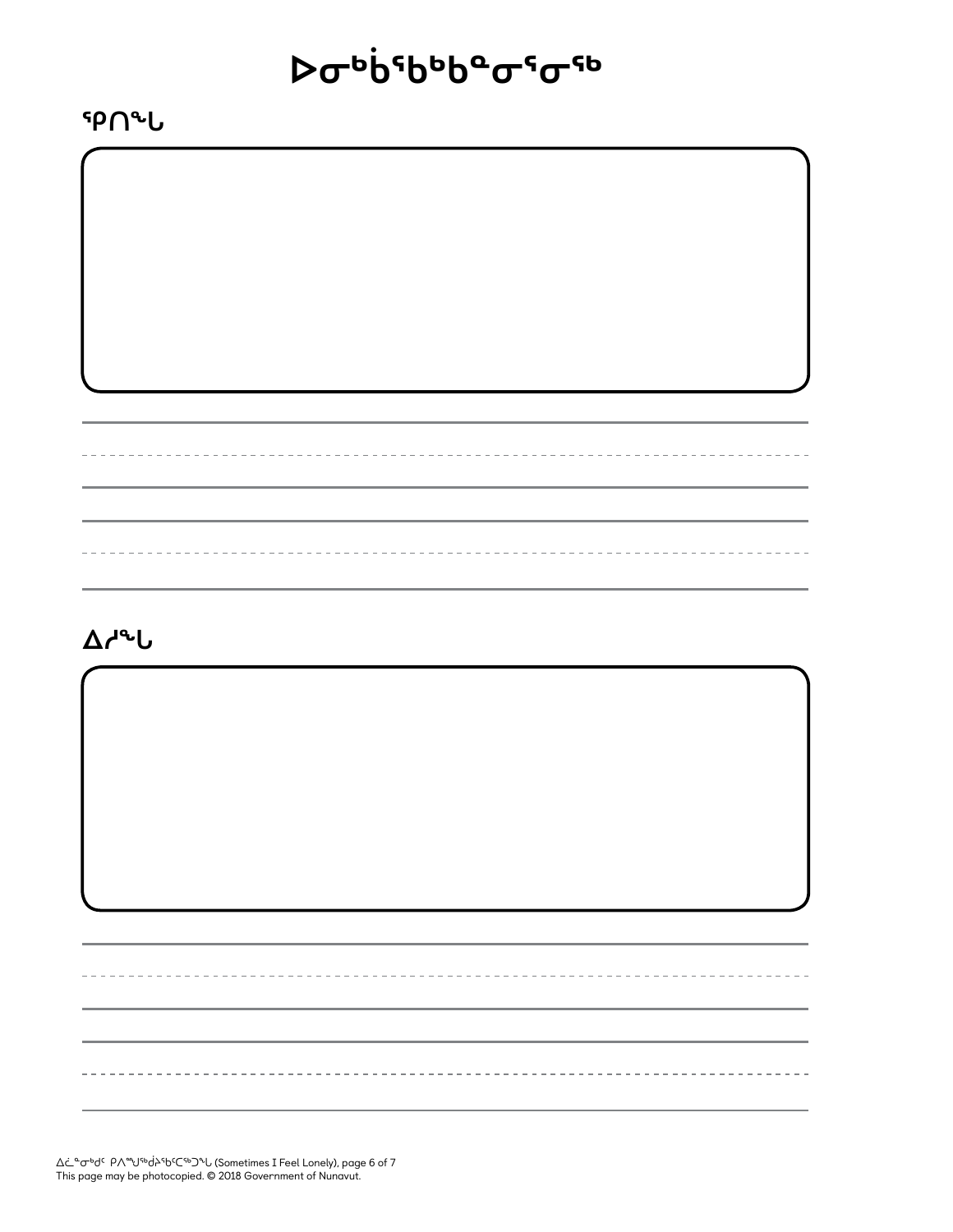

**1. ᑎᑎᕋᐅᔭᕐᓗᑎ ᖃᓄᐃᓕᐅᕈᓐᓇᕐᒪᖕᒑᖅᐱᑦ ᑭᐱᖖᒍᔪᓐᓃᕈᑎᒋᔪᓐᓇᖅᑕᕐᓂᒃ. ᑎᑎᕋᐅᓯᕆᓗᒍᓗ ᑎᑎᕋᐅᔭᖅᑕᐃᑦ.** 

**2. ᑎᑎᕋᐅᔭᕐᓗᑎ ᑭᐱᖖᒍᔪᓐᓃᖅᑎᑦᑎᔾᔪᑎᒋᔪᓐᓇᖅᑕᕐᓂᒃ ᑭᐱᖖᒍᔪᒧᑦ. ᑎᑎᕋᐅᓯᕆᓗᒍᒃ NUSPYSOLG**.

------------------------

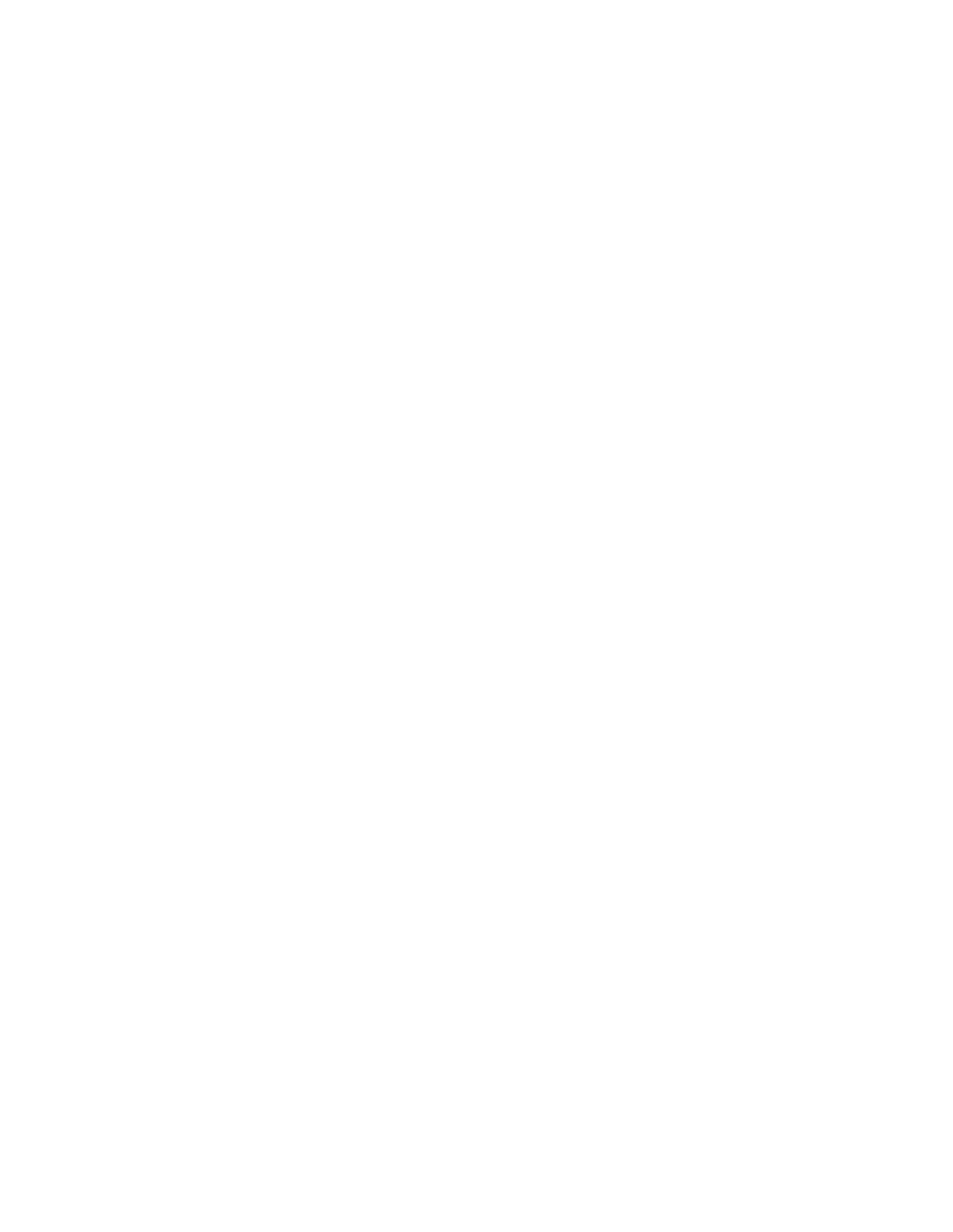## **Sometimes I Feel Lonely**







 **Story Retell**

 **Feeling Lonely**

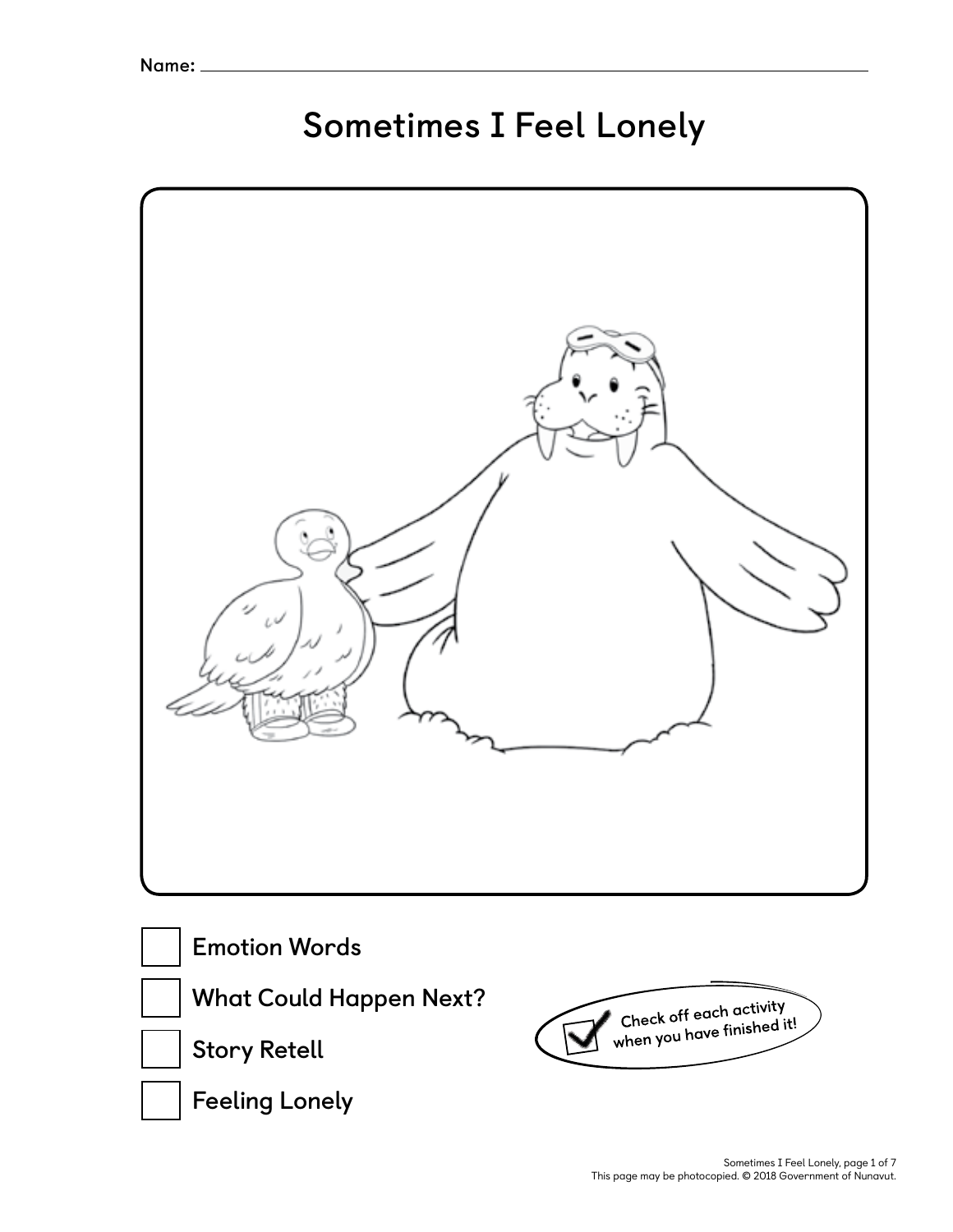Name:<br>Limandon that would make Aqi lonely. Draw a picture of that situation. Write a sentence about your picture using<br>the word "lonely."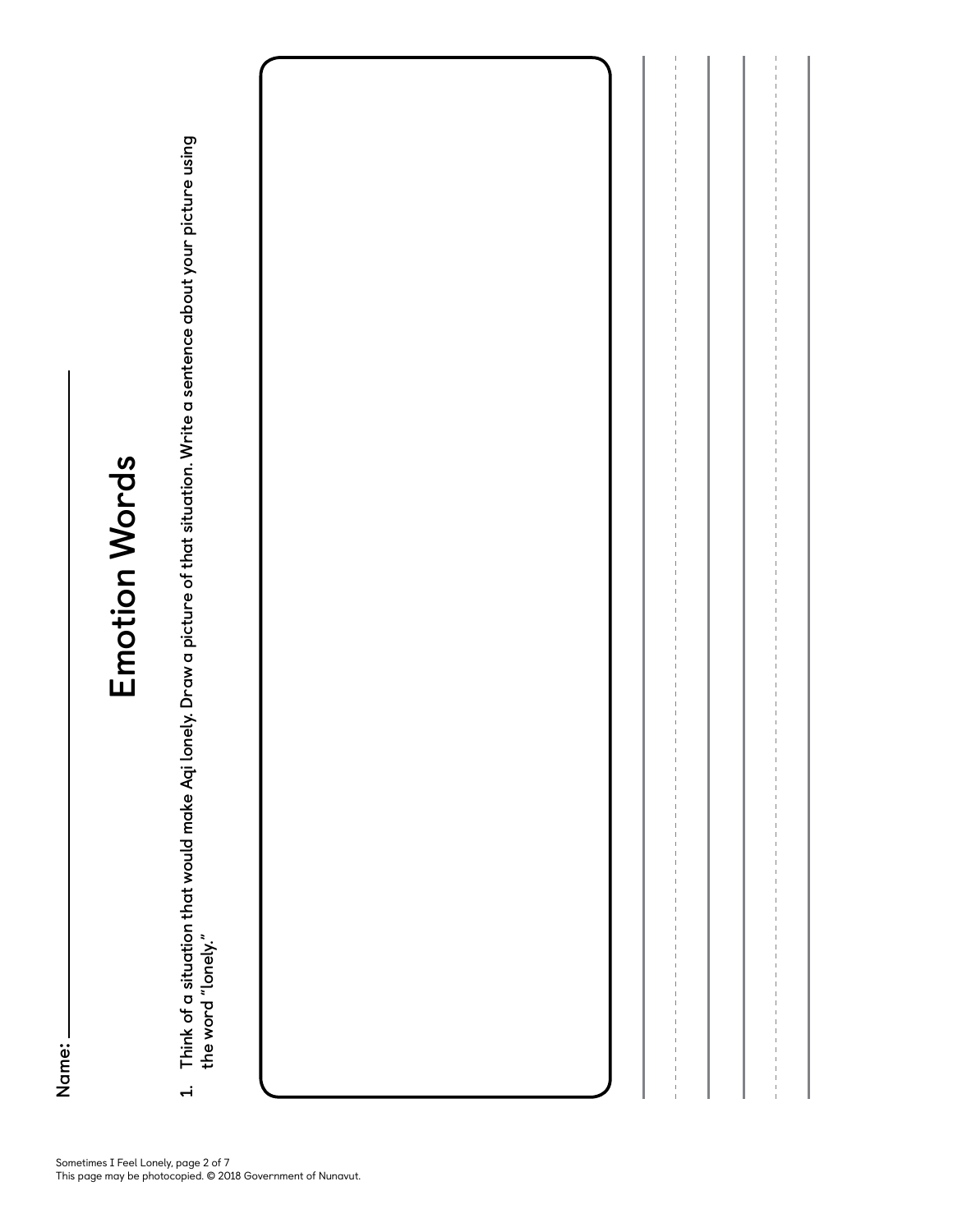

Think of a situation that would make Aqi happy. Draw a picture of that situation. Write a sentence about your picture using<br>the word "happy." **2. Think of a situation that would make Aqi happy. Draw a picture of that situation. Write a sentence about your picture using the word "happy."**  $\overline{\mathbf{v}}$ 

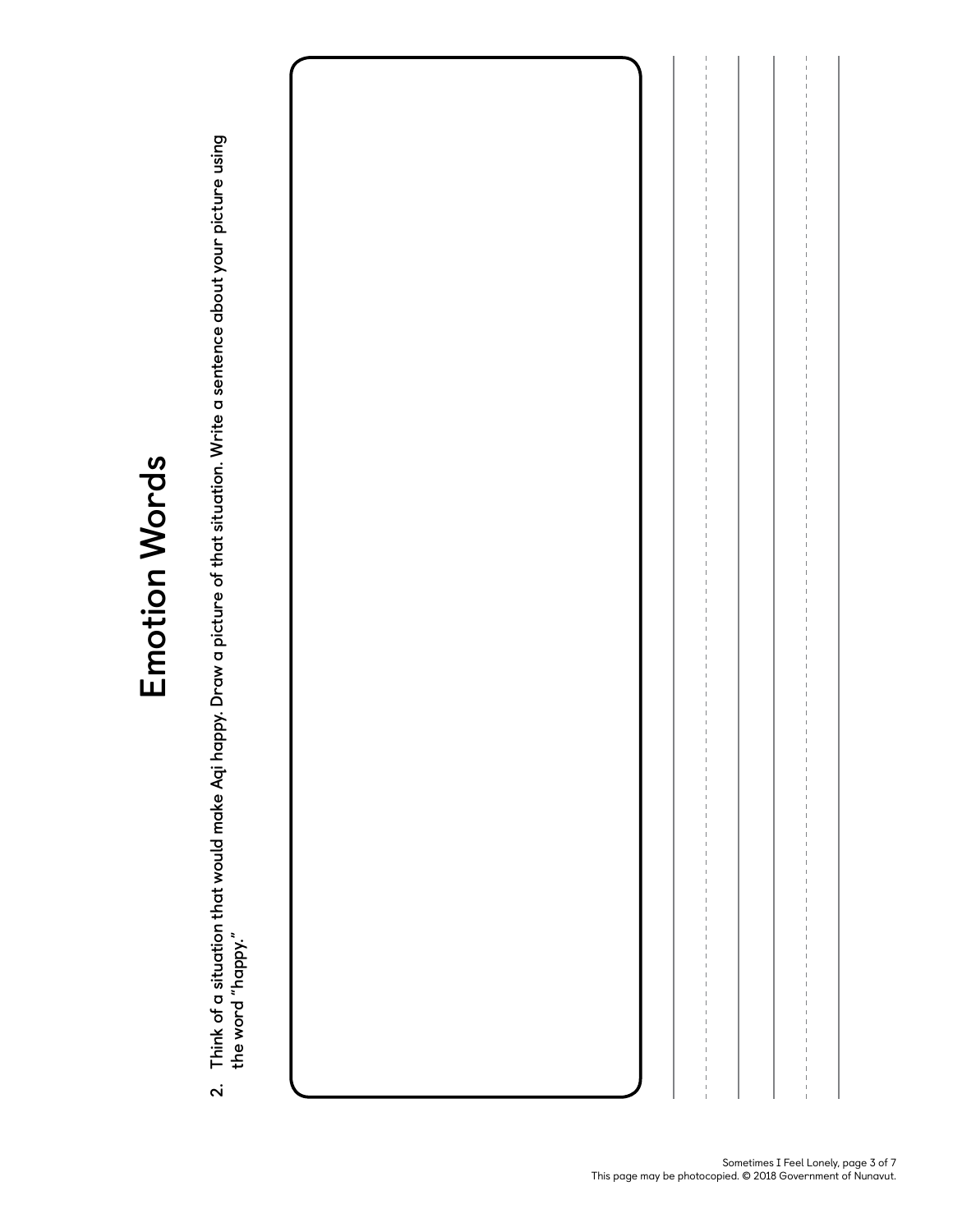# **What Could Happen Next?**

--------------------------------

**1. Draw a picture to show what could happen next if the video Sometimes I Feel Lonely continued.** 

**2. Write a sentence to describe your picture.** 

--------------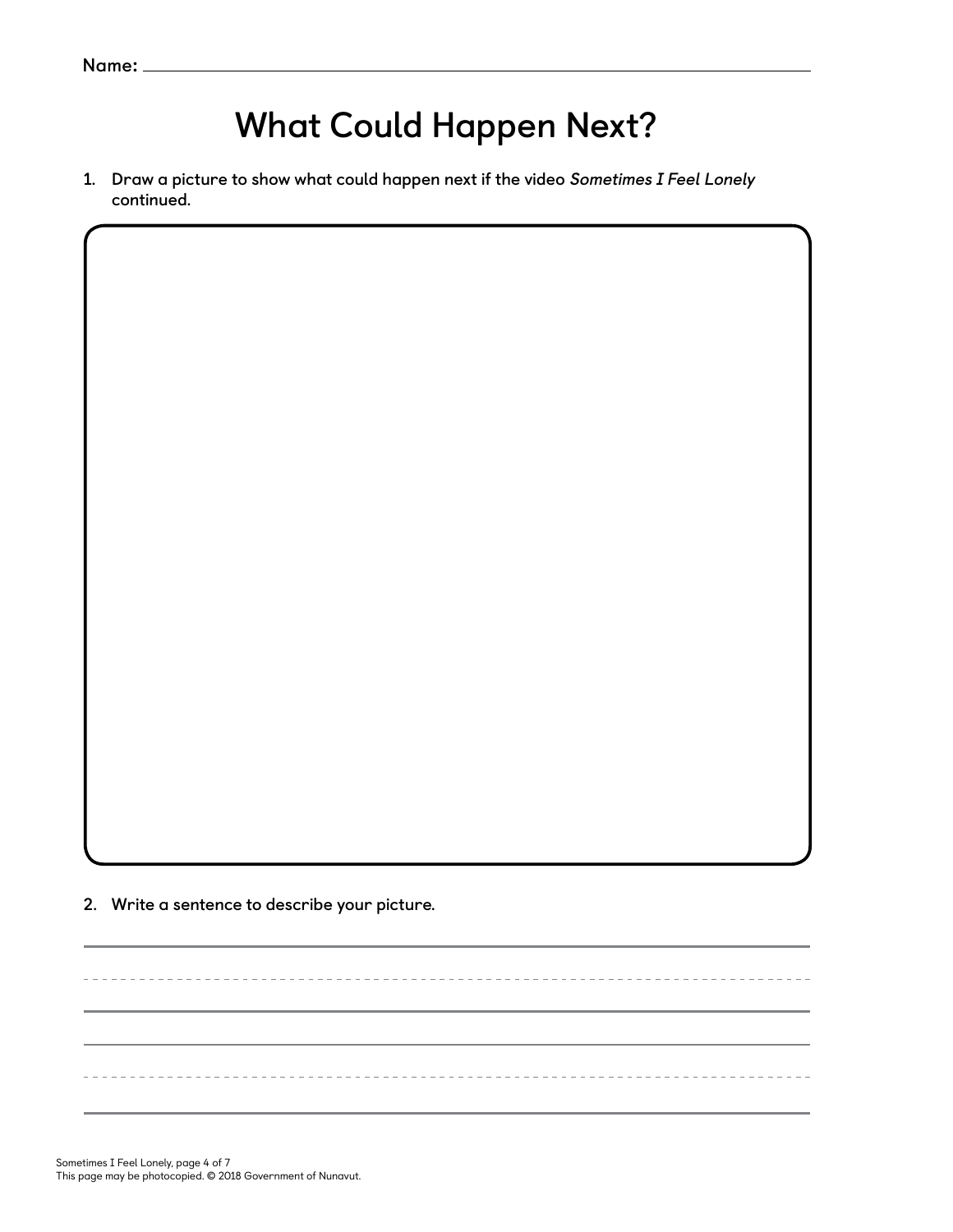# **Story Retell**

**In each section below, draw a picture and write a sentence to tell what happened in that part of the story.** 

## **Beginning**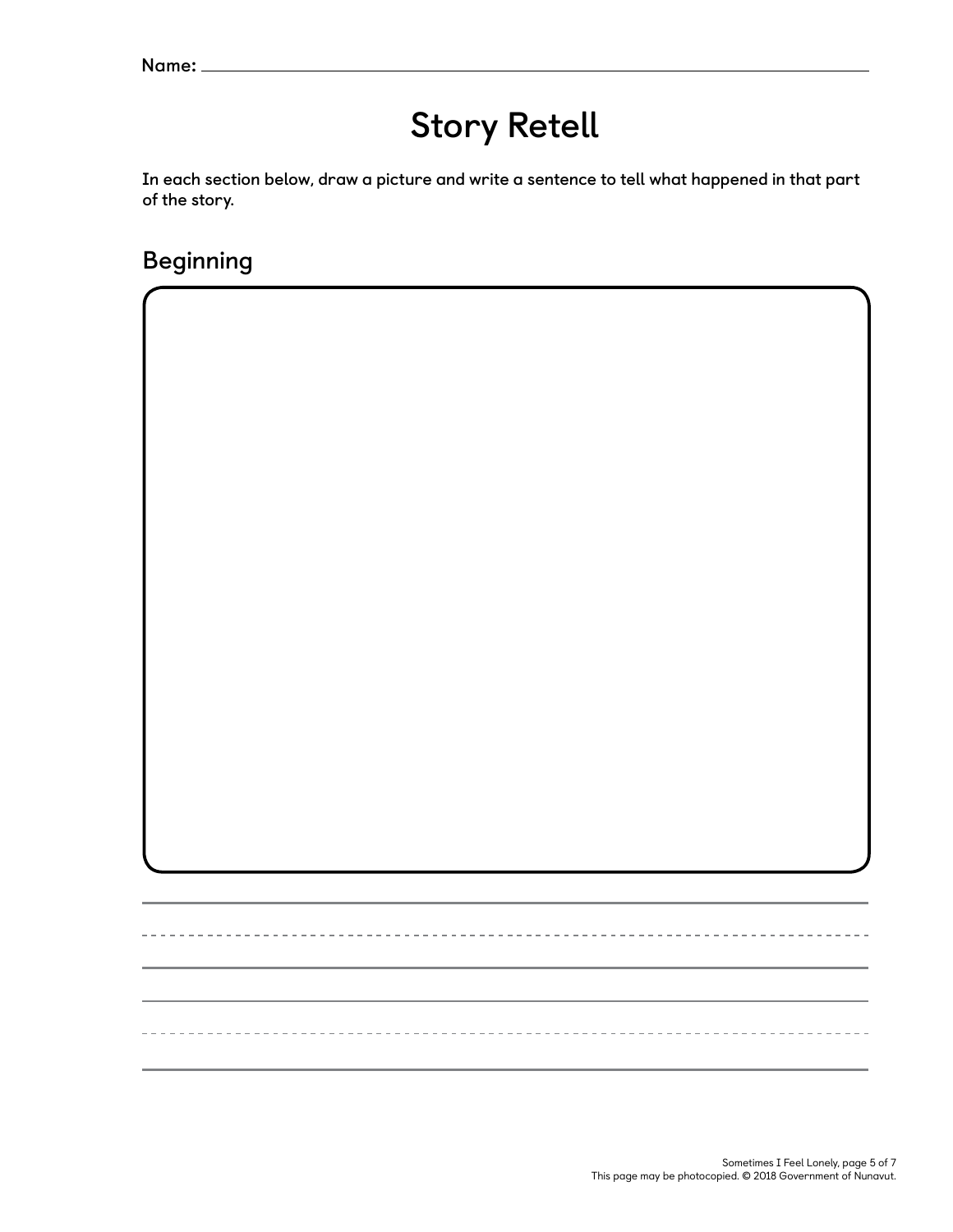# **Story Retell**

## **Middle**

## **End**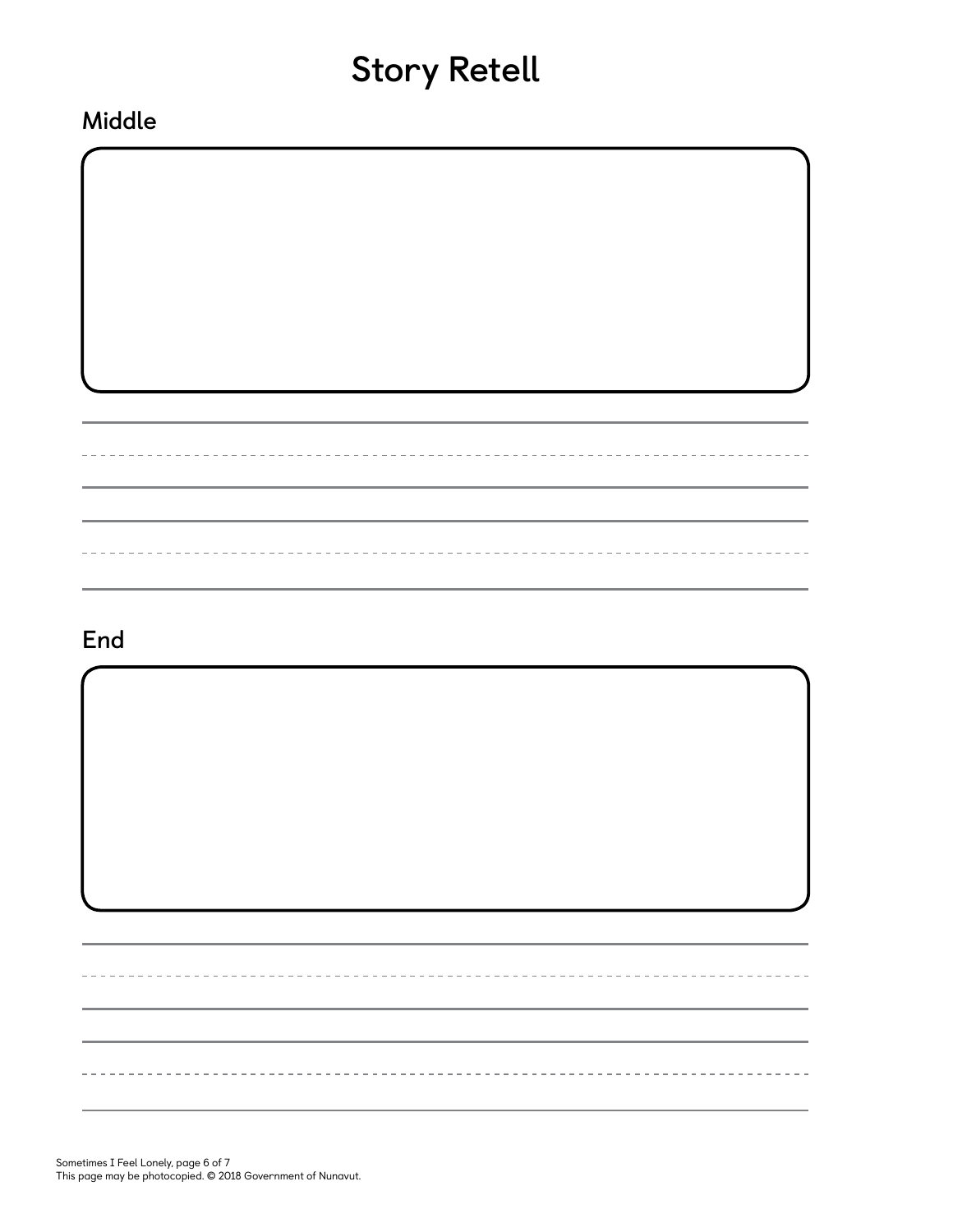# **Feeling Lonely**

**1. Draw a picture of an activity you might do when you feel lonely to make yourself feel better. Write a sentence about your picture.** 

**2. Draw a picture of something you might do for someone who feels lonely to make that person feel better. Write a sentence about your picture.** 

> Sometimes I Feel Lonely, page 7 of 7 This page may be photocopied. © 2018 Government of Nunavut.